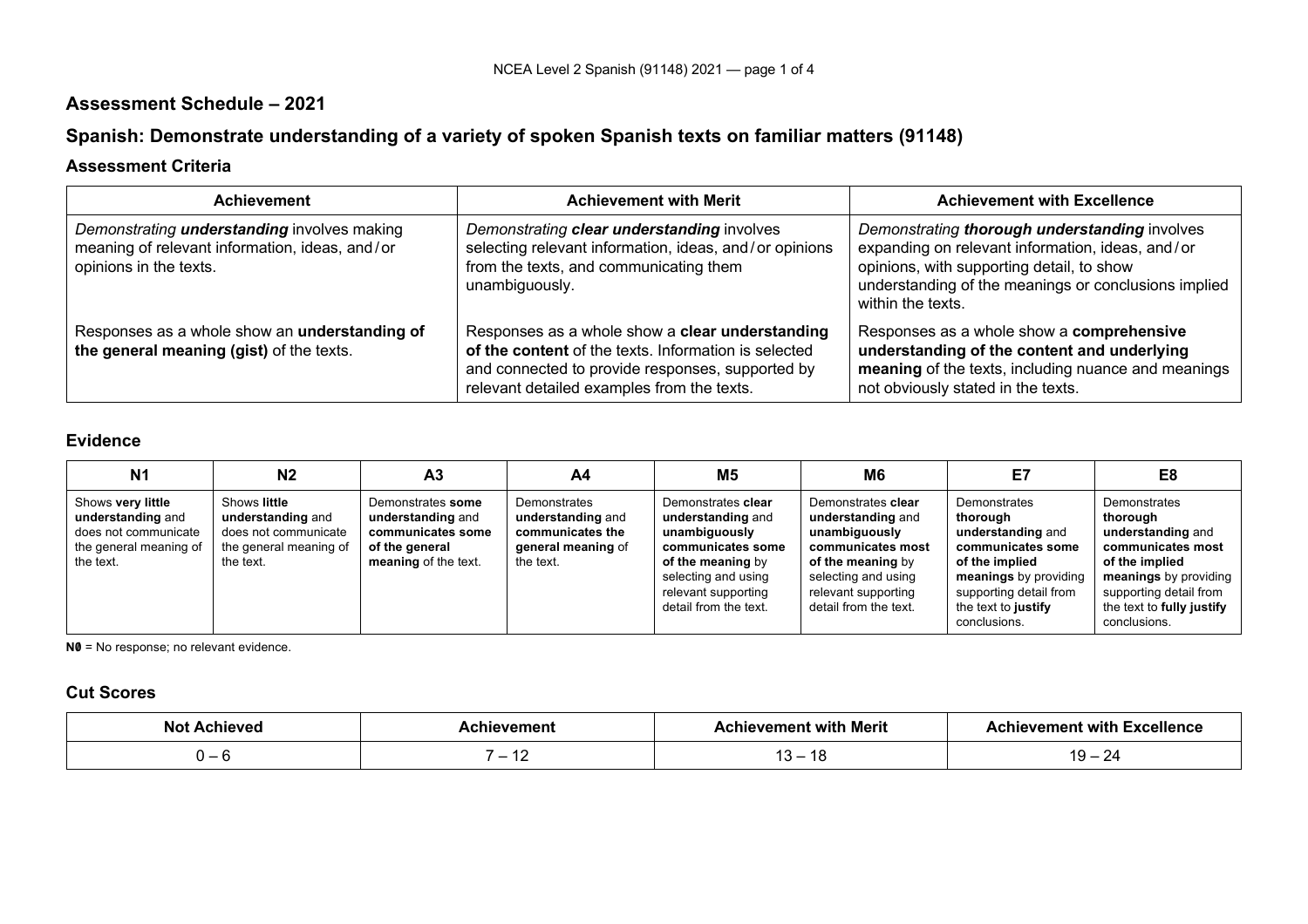#### **Sample Evidence**

What follows is not a complete list of all acceptable responses, nor is it an indication of the exact wording required.

Assessment judgments are based on the level of understanding shown, rather than knowledge of individual lexical items.

Quoting or direct translation alone are not sufficient evidence that the candidate understands the meaning of the text **clearly** or **thoroughly**.

The overall grade for a question must be judged after considering how much of the text as a whole has been understood, and to what depth. Refer to the Evidence statements above.

| <b>Question</b> | <b>Evidence</b>                                                                                                                                                                                                                                                                                                                                                                                                                                                                                                                                                                                                                                                                                                                                                                                                                                                                                             | <b>Achievement</b>                                                                   | <b>Achievement</b><br>with Merit                                                                               | <b>Achievement</b><br>with Excellence                                                                               |
|-----------------|-------------------------------------------------------------------------------------------------------------------------------------------------------------------------------------------------------------------------------------------------------------------------------------------------------------------------------------------------------------------------------------------------------------------------------------------------------------------------------------------------------------------------------------------------------------------------------------------------------------------------------------------------------------------------------------------------------------------------------------------------------------------------------------------------------------------------------------------------------------------------------------------------------------|--------------------------------------------------------------------------------------|----------------------------------------------------------------------------------------------------------------|---------------------------------------------------------------------------------------------------------------------|
| <b>ONE</b>      |                                                                                                                                                                                                                                                                                                                                                                                                                                                                                                                                                                                                                                                                                                                                                                                                                                                                                                             |                                                                                      |                                                                                                                |                                                                                                                     |
| (a)             | • International Spanish language day.<br>• Celebrating the Spanish language.<br>. The event celebrates the importance of Spanish as an international language, spoken<br>by 450 million people.<br>. It is an opportunity to think about learning a language as well as reflect on the<br>benefits of learning more than one language.                                                                                                                                                                                                                                                                                                                                                                                                                                                                                                                                                                      | Explains what<br>happens on the 23rd<br>of April, in general<br>terms.               | Explains what<br>happens on the 23rd<br>of April in detail,<br>making links,<br>underlined-type<br>evidence.   | Explains what<br>happens on the 23rd<br>of April in detail,<br>may infer meaning,<br>bold-type evidence.            |
| (b)             | • Learn new vocabulary.<br>• Learn about another culture.<br>• Good for your health.<br>• Learning a new language helps you to understand people.<br>. It's good for your health, especially your brain.<br>. It helps you to learn other languages, e.g. Spanish is similar to other languages<br>therefore easy to learn.<br>• You can order the food when you are eating out.<br>• A new language helps you to understand people and the way they see the<br>world by experiencing their daily life, traditions, and way of thinking.<br>• According to a study, learning another language is good for your health, and it<br>helps you develop resilience in adulthood if you can speak more than one<br>language from an early age.<br>• You are more in control of your surroundings. For example, you can go into a<br>restaurant and order the food you want and will be able to help others order. | Explains some<br>advantages of<br>learning another<br>language, in<br>general terms. | Explains some<br>advantages of<br>learning another<br>language, making<br>links, underlined-<br>type evidence. | Explains some<br>advantages of<br>learning another<br>language, may infer<br>meaning, <b>bold-type</b><br>evidence. |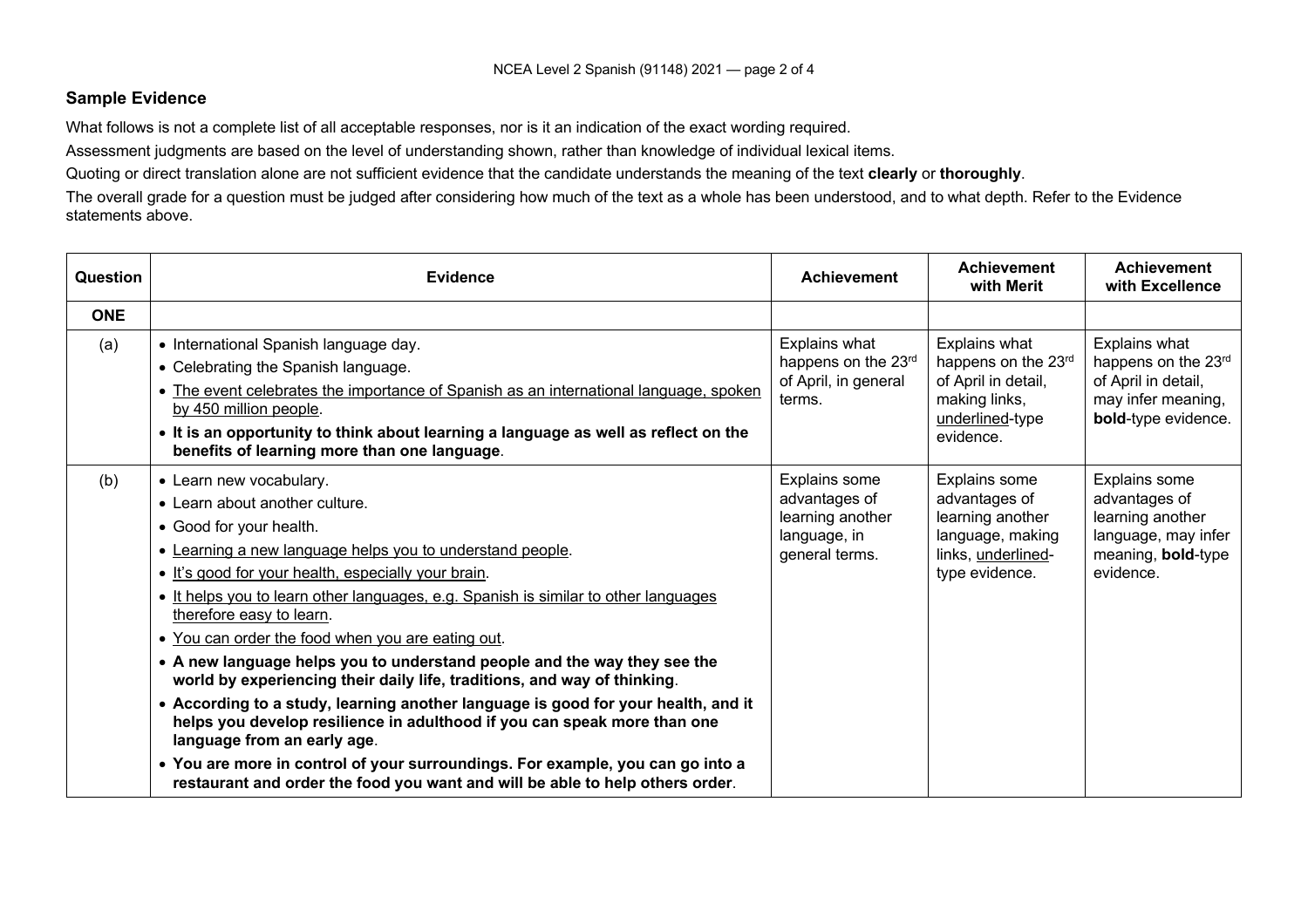| Question   | <b>Evidence</b>                                                                                                                                                                                                                                                                                                                                                                                                                                                                                                                                                                                                                                                                              | <b>Achievement</b>                                                                                                     | <b>Achievement</b><br>with Merit                                                                                                                   | <b>Achievement</b><br>with Excellence                                                                                                           |
|------------|----------------------------------------------------------------------------------------------------------------------------------------------------------------------------------------------------------------------------------------------------------------------------------------------------------------------------------------------------------------------------------------------------------------------------------------------------------------------------------------------------------------------------------------------------------------------------------------------------------------------------------------------------------------------------------------------|------------------------------------------------------------------------------------------------------------------------|----------------------------------------------------------------------------------------------------------------------------------------------------|-------------------------------------------------------------------------------------------------------------------------------------------------|
| <b>TWO</b> |                                                                                                                                                                                                                                                                                                                                                                                                                                                                                                                                                                                                                                                                                              |                                                                                                                        |                                                                                                                                                    |                                                                                                                                                 |
| (a)        | • He is 35 years old and is from Medellin in Colombia.<br>• He is a very famous singer / artist.<br>• He is known as the Prince of Reggaeton.<br>• His hit song is Mi Gente.<br>• He has many fans and lyrics are in Spanish.<br>• His songs have positive messages.<br>• J Balvin is respectful, honest and humble, He has stated he has no respect for<br>lyrics that glorify violence and drugs. One can see these attributes reflected in<br>the positivity of his music.                                                                                                                                                                                                                | Describes what kind<br>of person J Balvin is,<br>in general terms.                                                     | Describes what<br>kind of person J<br>Balvin is, and<br>making links<br>underlined-type<br>evidence.                                               | Describes what<br>kind of person J<br>Balvin is, infers<br>meaning, bold-<br>type evidence.                                                     |
| (b)        | • He sings in Spanish and has many fans.<br>. His songs have been reproduced almost 50 billion times on Spotify.<br>• He is the third most popular artist in the world in this genre after Drake and The<br>Weeknd.<br>. He has been successful without having to translate his lyrics into English.<br>• He is influential because most Latin artists before him have had to do<br>crossover albums i.e. albums in English to attain anywhere near the kind of<br>success that he has had.<br>. Role model for young people for mental health by talking about his own<br>experiences and refusing to mention drugs etc., in his songs, rather sending<br>positive vibes through his music. | Explains why<br>J Balvin features in<br>Time Magazine's 100<br>most influential<br>people of 2020, in<br>general terms | Explains why<br>J Balvin features in<br>Time Magazine's<br>100 most influential<br>people of 2020,<br>making links,<br>underlined-type<br>evidence | Explains why<br>J Balvin features in<br>Time Magazine's<br>100 most influential<br>people of 2020,<br>infers meaning,<br>bold-type<br>evidence. |